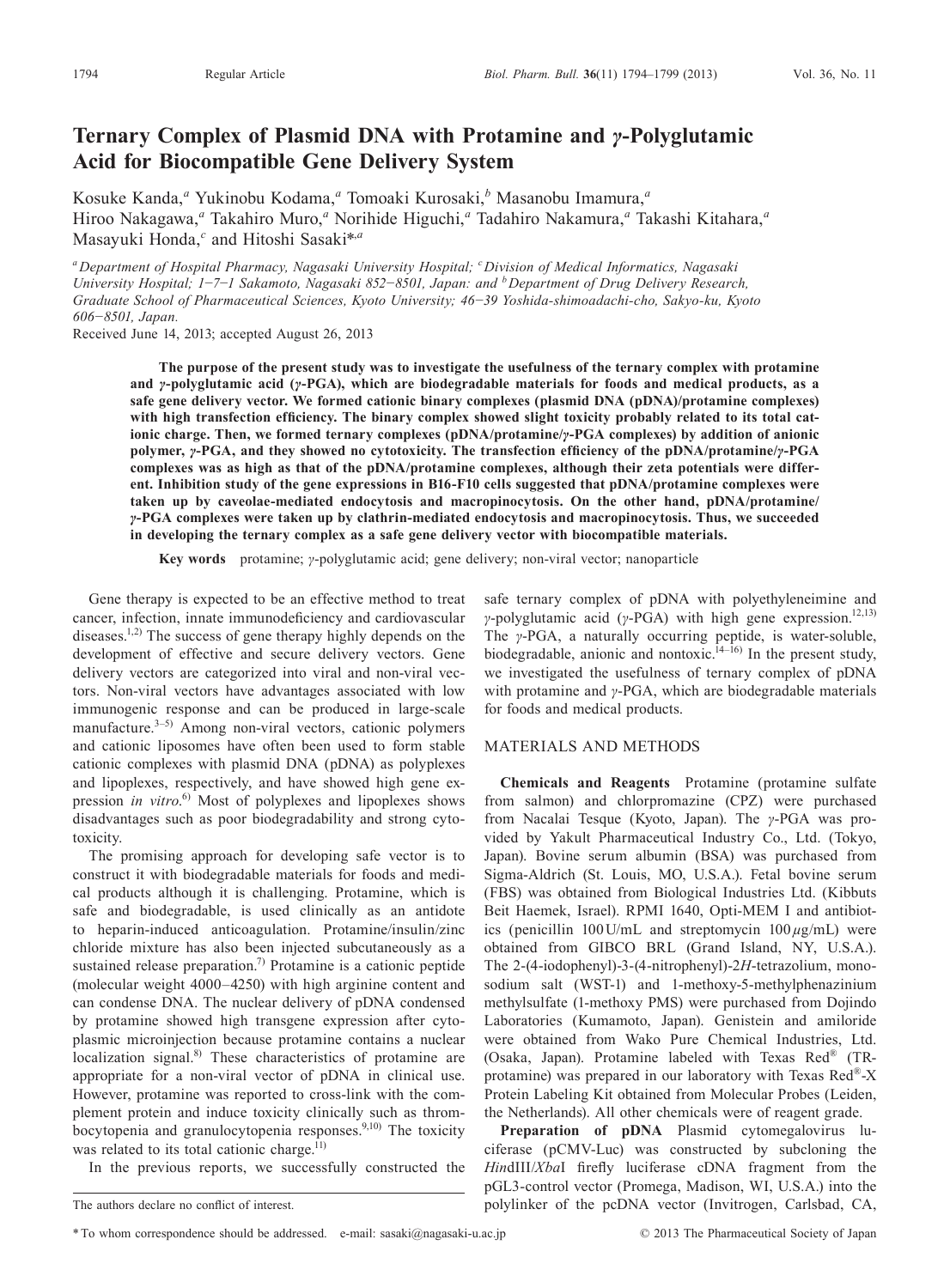U.S.A.). The pDNA was amplified using an EndoFree Plasmid Giga Kit (QIAGEN GmbH, Hilden, Germany). The pDNA was dissolved in 5% dextrose solution as 1 mg/mL and stored at −80°C until analysis.

**Preparation and Characterization of Complex** For the preparation of binary complexes of pDNA condensed with protamine, pDNA solution and protamine solution were mixed by pipetting thoroughly at various theoretical charge ratios, such as pDNA phosphate/protamine nitrogen=1:0.16 (pDNA/ protamine0.16 complexes), 1 : 0.8 (pDNA/protamine0.8 complexes), 1 : 1.6 (pDNA/protamine1.6 complexes), 1 : 3.2 (pDNA/ protamine3.2 complexes), 1:6.4 (pDNA/protamine6.4 complexes) and 1 : 9.6 (pDNA/protamine9.6 complexes) and left for 15 min at room temperature. In the present study, we selected pDNA/protamine6.4 to prepare the ternary complexes.

The *γ*-PGA solution and pDNA/protamine solution were mixed by pipetting thoroughly at various theoretical charge ratios, such as pDNA phosphate/protamine nitrogen /*γ*-PGA carboxylate= 1 : 6.4 : 2 (pDNA/protamine6.4/*γ*-PGA2 complexes), 1 : 6.4 : 6 (pDNA/protamine6.4/*γ*-PGA6 complexes), 1 : 6.4 : 8 (pDNA/protamine6.4/*γ*-PGA8 complexes), 1 : 6.4 : 12 (pDNA/ protamine6.4/*γ*-PGA12 complexes) and 1:6.4:16 (pDNA/ protamine6.4/*γ*-PGA16 complexes) and left for 15 min at room temperature.

The particle sizes and zeta potentials of the complexes were measured with a Zetasizer Nano ZS (Malvern Instruments, Ltd., Malvern, U.K.). The number-fractioned mean diameter is shown. The complex formations were evaluated by gel retardation assay. Ten microliter aliquots of complex solution containing  $1 \mu$ g pDNA were mixed with  $2 \mu$ L loading buffer (30% glycerol and 0.2% bromophenol blue) and loaded onto a 0.8% agarose gel. Electrophoresis (i-Mupid J; Cosmo Bio, Tokyo, Japan) was carried out at 100 V in running buffer solution [40 mm Tris-HCl, 40 mm acetic acid, and 1 mm ethylenediaminetetraacetic acid (EDTA)] for 30 min. The retardation of pDNA was visualized with ethidium bromide staining using a Gel Doc EZ System (Bio-Rad Laboratories, Inc., Tokyo, Japan).

**Cell Culture** The mouse melanoma cell line, B16-F10 cells, was obtained from the Cell Resource Center for Biomedical Research (Tohoku University, Sendai, Japan). The B16-F10 cells were maintained in culture medium (RPMI 1640 supplemented with 10% FBS and antibiotics) under a humidified atmosphere of  $5\%$  CO<sub>2</sub> in air at  $37^{\circ}$ C.

*In Vitro* **Transfection** The B16-F10 cells were plated on 24-well plates (Becton-Dickinson, Franklin Lakes, NJ, U.S.A.) at a density of  $1.0 \times 10^4$  cells/well and cultivated in  $500 \mu L$ culture medium. In the transfection experiments, after 24 h pre-incubation, the medium was replaced with  $500 \mu L$  transfection medium (Opti-MEM I) and each complex containing  $1 \mu$ g pDNA was added to the cells and incubated at  $37^{\circ}$ C for 2h. Each complex was also incubated at  $4^{\circ}$ C for 2h to determine the low temperature effect. After transfection, the medium was replaced with culture medium and cells were cultured for a further 22 h at 37°C. After 22 h incubation, the cells were washed with phosphate-buffered saline (PBS) and then lysed in  $100 \mu L$  lysis buffer (pH 7.8 and 0.1 M Tris–HCl buffer containing 0.05% Triton X-100 and 2 mm EDTA). Ten microliters of lysate samples were mixed with 50 *µ*L luciferase assay buffer (Picagene; Toyo Ink, Tokyo, Japan) and the light produced was immediately measured using a luminometer

(Lumat LB 9507; EG & G Berthold, Bad Wildbad, Germany). The protein content of lysate was determined by a Bradford assay (Bio-Rad Laboratories, Inc., Hercules, CA, U.S.A.) using BSA as a standard. Absorbance was measured using a microplate reader (Sunrise RC-R; Tecan Japan Co., Ltd., Kanagawa, Japan) at 595 nm. Luciferase activity was indicated as relative light units (RLU) per mg protein.

For the inhibition study, the cells were pre-treated with 14  $\mu$ M CPZ to inhibit clathrin-mediated endocytosis, 200  $\mu$ M genistein to inhibit caveolae-mediated endocytosis, or  $2 \text{mm}$ amiloride to inhibit macropinocytosis for 30 min. After pretreatment, the complexes were added to the medium containing each inhibitor and incubated for 2h. After transfection, the medium was replaced with culture medium and cells were cultured for a further 22 h at 37°C, and then the luciferase activities were determined as described above.

To visualize cellular uptake and gene expression of the complexes, B16-F10 cells were transfected by each complex constructed with pEGFP-C1 and TR-protamine as described above. After 22 h incubation, GFP expression and fluorescence distribution of TR-protamine were observed with fluorescent microscopy (400×magnification; BZ-9000; KEYENCE, Osaka, Japan).

**WST-1 Assay** Cytotoxicity tests of various complexes on B16-F10 cells were carried out using WST-1 commercially available cell proliferation reagent. B16-F10 cells were plated on 96-well plates (Becton-Dickinson, Franklin Lakes, NJ, U.S.A.) at a density of  $3.0 \times 10^3$  cells/well in the culture medium. Each complex containing 1 *µ*g pDNA in 100 *µ*L transfection medium were added to each well and incubated for 2 h. After incubation, the medium was replaced with culture medium and incubated for another 22 h at 37°C. The medium was replaced with  $100 \mu L$  culture medium, and then  $10 \mu L$  WST-1 reagent (5 mm WST-1 and 0.2 mm 1-methoxy PMS in PBS) was added to each well. The cells were incubated for an additional 2 h at 37°C. The absorbance in each well was measured at a wavelength of 450 nm with a reference wavelength of 630 nm using a microplate reader. The results are shown as a percentage of untreated cells.

**Statistical Analysis** Results are expressed as the mean with standard deviation (S.D.) of at least three experiments. Statistical analysis was performed using Student's *t*-test. The multiple comparisons test was performed by Dunnett's test. A *p*<0.05 was considered to indicate significance.

#### RESULTS

**Characterization of pDNA/Protamine Complex** The particle size and zeta potential of pDNA/protamine complexes are shown in Table 1. The pDNA/protamine complexes were 72.9–132.8 nm in particle size. The addition of protamine to pDNA increased the zeta potential of the complexes. At a charge ratio between 0.8 and 1.6, the zeta potential of pDNA/ protamine complexes changed from a negative charge to a positive charge. At a charge ratio of greater than 1.6, the zeta potential of pDNA/protamine complexes reached a plateau and were +25.1 to +26.6 mV.

Complex formations were evaluated by a gel retardation assay (Fig. 1A). Naked pDNA was detected as a band on the agarose gel (lane a). The slight bands of naked pDNA were detected at charge ratios of 0.16 and 0.8 (lanes b and c), al-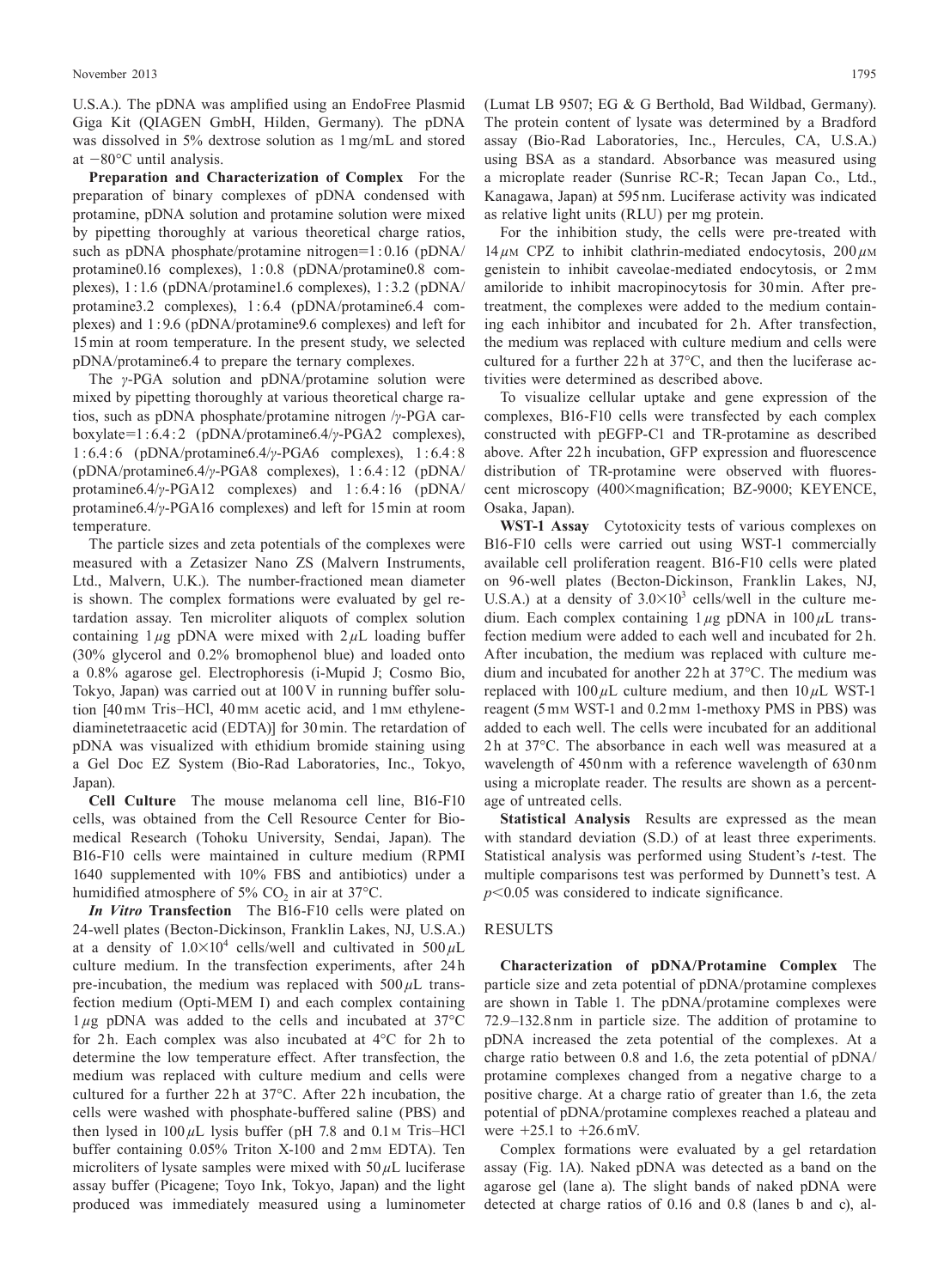Table 1. Particle Size and Zeta Potential of pDNA/Protamine Complex

| Complex            | Particle size (nm) | Zeta potential $(mV)$ |
|--------------------|--------------------|-----------------------|
| pDNA/protamine0.16 | $118.7 \pm 33.4$   | $-17.3 \pm 3.0$       |
| pDNA/protamine0.8  | $132.8 \pm 13.4$   | $-9.3 \pm 0.3$        |
| pDNA/protamine1.6  | $83.2 \pm 10.6$    | $+25.5 \pm 0.7$       |
| pDNA/protamine3.2  | $72.9 \pm 3.8$     | $+26.6 \pm 0.5$       |
| pDNA/protamine6.4  | $78.7 \pm 2.7$     | $+25.7 \pm 0.3$       |
| pDNA/protamine9.6  | $88.5 \pm 6.5$     | $+25.1 \pm 0.5$       |
|                    |                    |                       |

Each value is the mean $\pm$ S.D. (*n*=3).

though no band were observed at charge ratios of 1.6, 3.2, 6.4 and 9.6 (lanes d, e, f and g).

**Transfection Efficiency of pDNA/Protamine Complex** *In vitro* gene expression efficiency of pDNA/protamine complexes was evaluated with B16-F10 cells (Fig. 2A). The intracellular expression of the luciferase gene was measured as relative light units (RLU) and the results were normalized by protein content. The transfection efficiency of pDNA/ protamine complexes depended on the charge ratio. When the charge ratio of protamine was increased, the transfection efficiency improved and the highest levels of gene expression were observed at charge ratios of 6.4 and 9.6.

**Characterization of pDNA/Protamine/***γ***-PGA Complex** We used pDNA/protamine complexes at a charge ratio of 6.4, where the complexes showed highest gene expression, to prepare the ternary complex with *γ*-PGA. Table 2 shows the size and zeta potential of pDNA/protamine/*γ*-PGA complexes. The pDNA/protamine6.4/*γ*-PGA complexes were 80.8–111.1 nm in particle size. The addition of *γ*-PGA decreased the zeta potential of pDNA/protamine6.4/*γ*-PGA complexes and showed negative charges at charge ratios of 12 and 16. The pDNA/ protamine6.4/*γ*-PGA complexes at charge ratios of 6 and 8 showed aggregation and particle size and zeta potential could not be detected.

Complex formations were examined by a gel retardation assay (Fig. 1B). Naked pDNA was detected as a band on the agarose gel (lane h). The pDNA/protamine6.4 complexes (lane i) and pDNA/protamine6.4/*γ*-PGA complexes with charge ratios of 2, 12 and 16 (lanes j, k and l) did not show any bands



Fig. 1. Gel Retardation Assay of pDNA/Protamine Complex (A) and pDNA/Protamine/*γ*-PGA (B)

Naked pDNA (a), pDNA/protamine0.16 complexes (b), pDNA/protamine0.8 complexes (c), pDNA/protamine1.6 complexes (d), pDNA/protamine3.2 complexes (e), pDNA/protamine6.4 complexes (f), pDNA/protamine9.6 complexes (g), Naked pDNA (h), pDNA/protamine6.4 complexes (i), pDNA/protamine6.4/*γ*-PGA2 complexes (j), pDNA/protamine6.4/*γ*-PGA12 complexes (k), pDNA/protamine6.4/*γ*-PGA16 complexes (l). Retardation of pDNA was visualized using ethidium bromide.



Fig. 2. Transfection Efficiency of pDNA/Protamine Complex (A) and pDNA/Protamine/*γ*-PGA Complex (B)

B16-F10 cells were transfected with complexes with pCMV-Luc. After 22 h transfection, cells were lysed for quantification of luciferase activity. Values are the means of luciferase activity (RLU/mg protein) with S.D. (*n*=3). \*\* *p*<0.01.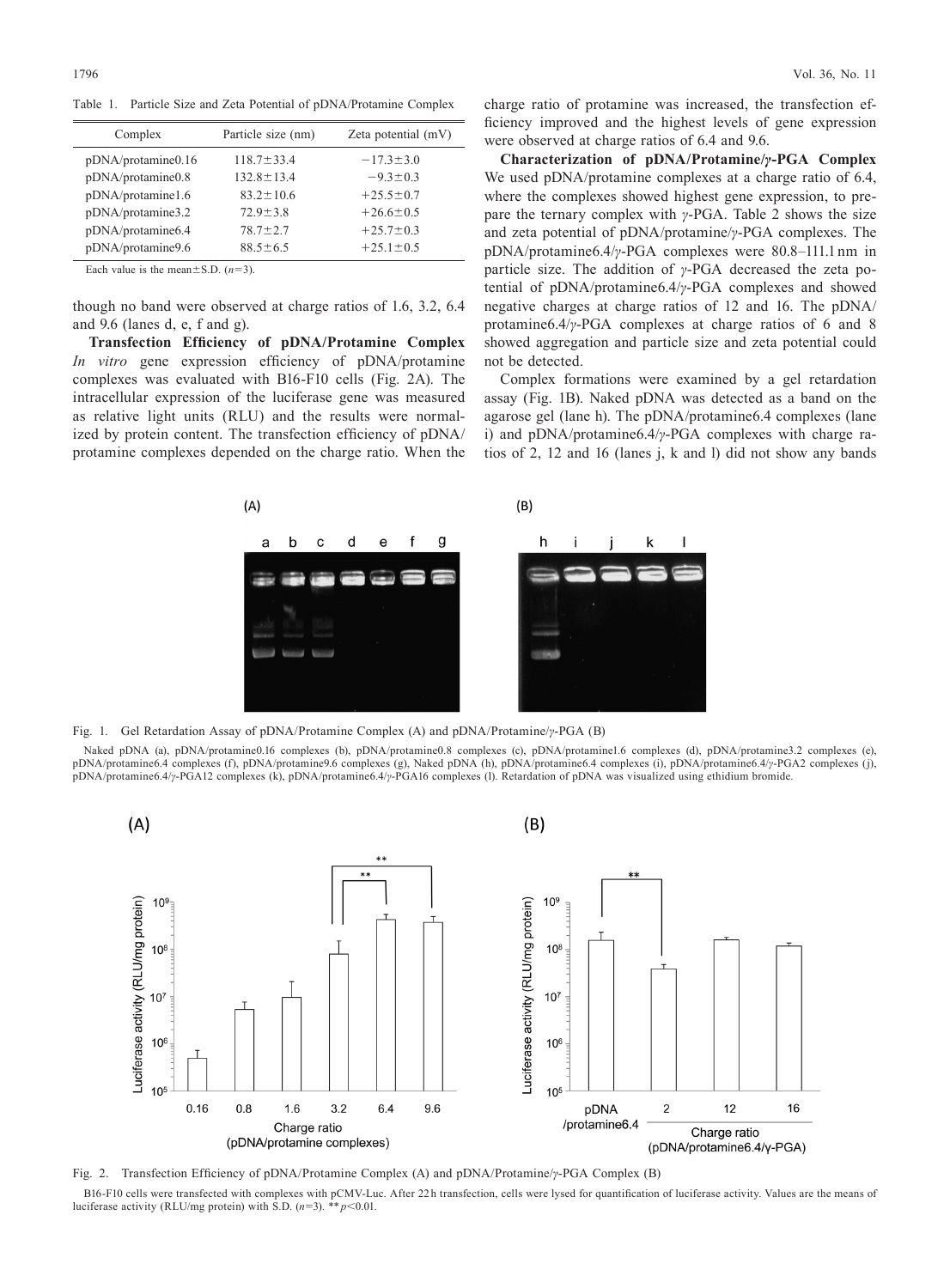Table 2. Particle Size and Zeta Potential of pDNA/Protamine/*γ*-PGA Complex

| Complex                            | Particle size (nm) | Zeta potential (mV) |
|------------------------------------|--------------------|---------------------|
| pDNA/protamine6.4/<br>$\nu$ -PGA2  | $111.1 \pm 0.9$    | $+21.9 \pm 0.4$     |
| pDNA/protamine6.4/<br>$\nu$ -PGA6  | N.D.               | $+5.3 \pm 0.1$      |
| pDNA/protamine6.4/<br>$\nu$ -PGA8  | N.D.               | $-20.1 \pm 0.3$     |
| pDNA/protamine6.4/<br>$\nu$ -PGA12 | $87.7 \pm 1.0$     | $-37.5 \pm 0.9$     |
| pDNA/protamine6.4/<br>$\nu$ -PGA16 | $80.8 \pm 1.8$     | $-41.5 \pm 0.6$     |

Each value is the mean with S.D.  $(n=3)$ . N.D.: not detectable.



Fig. 3. Cell Viability of B16-F10 Cells Treated with Complexes Was Measured by WST-1 Assay

Cells were incubated with pDNA/protamine6.4 complexes and various charge ratios of and pDNA/protamine6.4/*γ*-PGA complexes for 2 h, and the cell viabilities were measured at 24h after treatment. Data are the percentage to untreated cells. Each value is the mean with S.D.  $(n=8)$ . \*\*  $p < 0.01$ .

#### of naked pDNA.

**Transfection Efficiency of pDNA/Protamine/***γ***-PGA Complex** To evaluate the transgene efficiencies of the complexes, B16-F10 cells were transfected with pDNA/ protamine6.4/*γ*-PGA complexes and their luciferase activities were determined by the luminescence intensity (Fig. 2B). The pDNA/protamine6.4 complexes had high transgene efficiency, whereas the pDNA/protamine6.4/*γ*-PGA complexes with a charge ratio of 2 showed significantly lower transgene efficiency than pDNA/protamine6.4 complexes (*p*<0.01). The pDNA/protamine6.4/*γ*-PGA complexes with charge ratios of 12 and 16 showed an equivalent gene expression to pDNA/ protamine6.4 complexes.

**Cellular Toxicity** Each complex was added to B16-F10 cells and cell viability was determined with WST-1 assay (Fig. 3). The pDNA/protamine6.4 complexes showed significantly lower cell viability than the control  $(p<0.01)$ . On the other hand, pDNA/protamine6.4/*γ*-PGA complexes with charge ratios of 12 and 16 significantly decreased the cytotoxicity of the pDNA/protamine6.4 complexes.



Fig. 4. Fluorescent Microscopy Image of B16-F10 Cells Transfected with pDNA/Protamine6.4 Complexes (A) and pDNA/Protamine6.4/ *γ*-PGA16 Complexes (B) Containing pEGFP-C1 and TR-Protamine

After 22 h transfection, the GFP expression was monitored (400×magnification). Expression of GFP (i) and fluorescent of TR-protamine merged with phase contrast image (ii) are shown. Bar represents 50 nm.

**Detailed Study of Gene Transfection of pDNA/Protamine Complex and pDNA/Protamine/***γ***-PGA Complex** The pDNA/protamine complexes and pDNA/protamine/*γ*-PGA complexes showed high gene expression regardless of their different zeta potentials. The high gene expressions were examined in detail. The cells were transfected with pDNA/ protamine6.4 complexes and pDNA/protamine6.4/*γ*-PGA16 complexes containing pEGFP-C1 and TR-protamine to visualize their cellular uptake and gene expression (Figs. 4Ai, 4Bi). Both pDNA/protamine6.4 complexes and pDNA/protamine6.4/ *γ*-PGA16 complexes clearly showed red fluorescence of TRprotamine and green fluorescence of GFP.

To compare pDNA/protamine6.4 complexes and pDNA/ protamine6.4/*γ*-PGA16 complexes in the endocytosis pathway, we determined the effects of hypothermia or endocytotic inhibitors on transgene efficiency (Figs. 5A, 5B). Both complexes decreased their gene expression with 4°C incubation  $(p<0.01)$ . The inhibition of caveolae-mediated endocytosis with genistein and the inhibition of macropynocytosis with amiloride significantly decreased the transgene efficiency of the pDNA/protamine6.4 complexes (*p*<0.05). On the other hand, the transgene efficiency of pDNA/protamine6.4/ *γ*-PGA16 complexes was significantly inhibited by amiloride and CPZ, an inhibitor of clathrin-mediated endocytosis  $(p<0.01)$ .

### DISCUSSION

In the present study, protamine was evaluated as a possible carrier for gene delivery purposes. Protamine is known to be the major component of the sperm nucleus, which can condense and stabilize DNA into a highly compact structure.<sup>17)</sup> The pDNA/protamine complexes were formed by electrostatic interactions between the positive arginine-rich domain of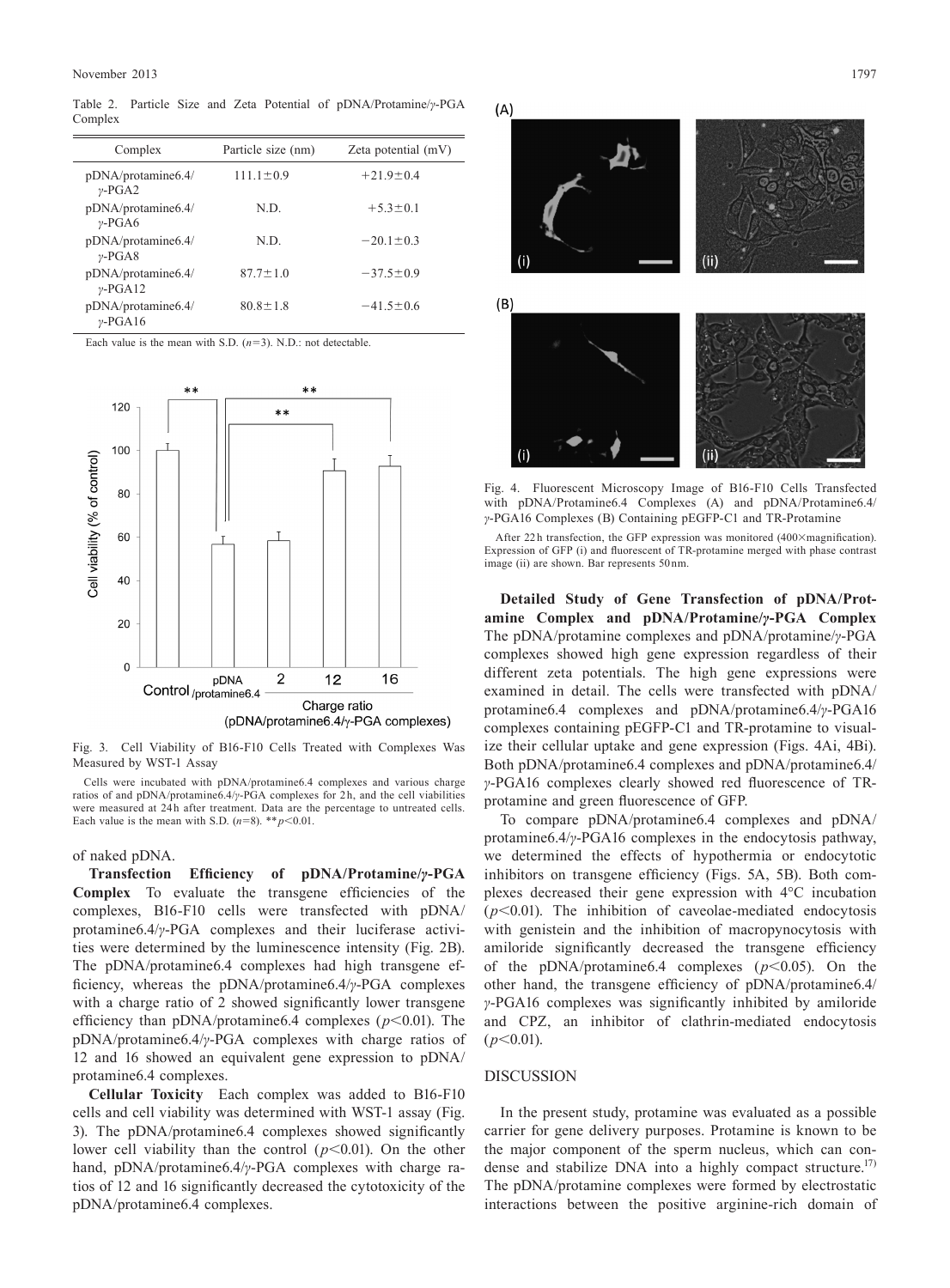

Fig. 5. Influence of Hypothermia and Endocytotic Inhibitors on the Transgene Efficiencies of pDNA/Protamine6.4 Complexes (A) and pDNA/ Protamine6.4/*γ*-PGA16 Complexes (B)

After 22h transfection, luciferase activity was evaluated. Values are the means of luciferase activity (RLU/mg protein) with S.D. (*n*=16). \* *p*<0.05, \*\* *p*<0.01 *vs.* control.

protamine and the negative major groove of  $pDNA<sup>18</sup>$ . The usefulness of gene delivery containing protamine have been reported in polyplexes and lipoplexes.<sup>19–22)</sup>

The stable nanoparticles were formed by addition of protamine to pDNA at various theoretical charge ratios (Table 1). As the charge ratio of protamine was increased, the zeta potential of pDNA/protamine complexes also increased. The zeta potential reached a plateau at a charge ratio of 1.6. The interaction was firm and pDNA contained in the complexes was not released (Fig. 1A).

With increasing charge ratios of protamine, the transfection efficiencies of pDNA/protamine complexes were enhanced and high levels of gene expression of pDNA/protamine6.4 complexes  $(4.3\times10^{8}$  RLU/mg protein) and pDNA/protamine9.6 complexes  $(3.7 \times 10^8 \text{ RLU/mg protein})$  were observed (Fig. 2A). These transfection efficiencies were as great as the commercially available transfection reagent, lipofectin  $(1.49 \times 10^8)$ RLU/mg protein).<sup>23)</sup> This high gene expression of  $pDNA/$ protamine6.4 must be explained by interaction of cationic protein with a negative charge cellular membrane.<sup>24,25)</sup> On the other hand, the morphology of pDNA condensates may be important for gene expression. Because, the various structures of the complexes such as globules, troids, chains and bundles were observed according to preparation procedure.<sup>26)</sup>

When the charge ratio of protamine was increased, slight cytotoxicity was observed in the present study (Fig. 3). Although protamine is safe, the large dose of protamine will develop the toxicity because of its cationic charge. In the previous reports, cationic complexes were reported to bind to cellular membrane proteoglycans, destabilizing the membrane and causing severe cytotoxicity.<sup>25,27)</sup> We have already reduced the toxicity of the cationic complexes by the addition of anionic polymer without lowering the transfection efficiency.<sup>12,13)</sup> We therefore added *γ*-PGA to the pDNA/protamine complexes. *γ*-PGA is produced by microbial species typified by *Bacillus subtilis*. 28) Synthesized *γ*-PGA showed little toxic effect on the human B-cell line EHRB even at high concentration, 100 mg/L. It also showed no toxic effect on mice following the injection of 1 mg *γ*-PGA and did not cause immunoreactions

and inflammatory reactions.<sup>14-16)</sup>

We succeeded in forming a small ternary complex with a negative charge by the addition of *γ*-PGA (Table 2). It was clear that protamine compacted the pDNA completely (Fig. 1B). The *in vitro* gene expression was determined by exposure of pDNA/protamine/*γ*-PGA complexes to B16-F10 cells (Fig. 2B). The pDNA/protamine6.4/*γ*-PGA12 complexes and pDNA/protamine6.4/*γ*-PGA16 complexes showed transfection efficiencies as high as the pDNA/protamine6.4 complexes. The pDNA/protamine6.4/*γ*-PGA12 complexes and pDNA/ protamine6.4/*γ*-PGA16 complexes showed little cytotoxicity (Fig. 3). The decreased cytotoxicity of complexes must be caused by a negative surface. A negative surface charge may have caused the ternary complexes to increase safety. In fact, the addition of alginic acid and anionic PEG derivatives to the cationic complexes was demonstrated to reduce cytotoxicity.19,29)

We visualized the cellular uptake and gene expression in B16-F10 cells using the complexes loading pEGFP-C1 and TR-protamine. As a result, the red dots of TR-protamine and GFP expression was observed not only in pDNA/protamine6.4 complexes but also in pDNA/protamine6.4/*γ*-PGA16 complexes, as shown in Fig. 4. The cells, which had taken much TRprotamine, showed high gene expression. Inhibition studies of gene expressions were carried out by hypothermia and various endocytotic inhibitors, such as CPZ for clathrin-mediated endocytosis, genestein for caveolae-mediated endocytosis, and amiloride for macropinocytosis.30) The gene expression of pDNA/protamine complexes was inhibited by hypothermia and the addition of genestein and amiloride (Fig. 5A). These results suggest that the pDNA/protamine complexes were taken up by caveolae-mediated endocytosis and macropinocytosis in B16-F10 cells. The gene expression of pDNA/ protamine/*γ*-PGA complexes was inhibited by hypothermia and the addition of CPZ and amiloride (Fig. 5B). The pDNA/ protamine/*γ*-PGA complexes was suggested to be taken up by clathrin-mediated endocytosis and macropinocytosis. pDNA/ protamine complexes and pDNA/protamine/*γ*-PGA complexes may be taken up by a different process.